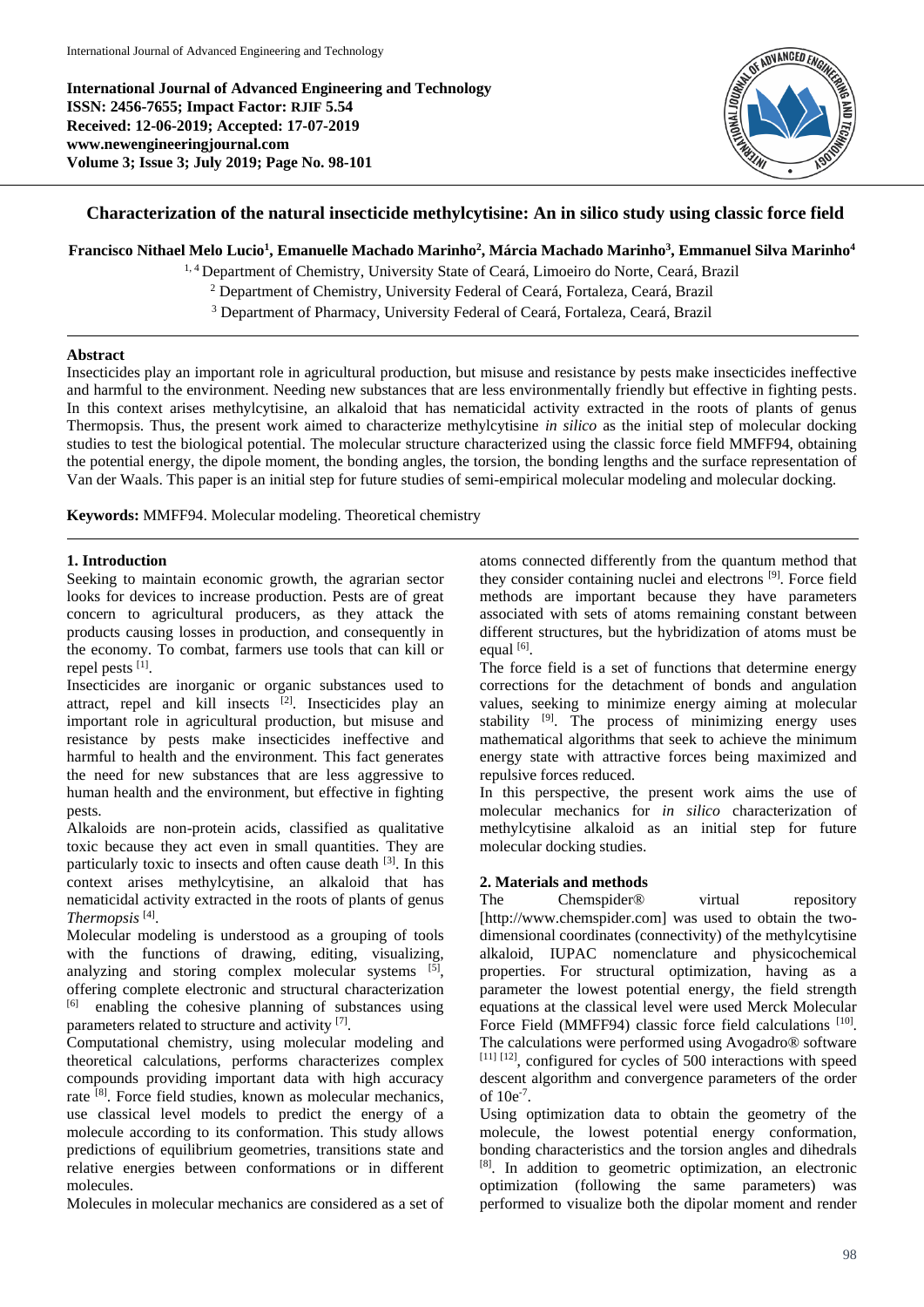the surface map of Van der Waals.

### **3. Subheadings**

In the Chemspider® virtual repository [http://www.chemspider.com], methylcytisine has the identification code (Chemspider ID: 204591) and nomenclature 11-Methyl-7, 11-diazatricyclo [7.3.1.02,7] trideca- 2,4-dien-6-one according to IUPAC. Also in the repository it was possible to obtain the two-dimensional structure (figure 1) of methylcytisine and physicochemical properties (table 1) important for the study of molecular modeling, for example the LogP (0.46) and LogD (-2.49) partition coefficients at pH. 5.5 Or LogD (-1.36) at pH 7.4 and polarizability  $(23.4 \pm 0.5 \ 10^{-24} \text{cm}^3)$ , as they are important in the study of molecular docking and molecular dynamics.



Source: Virtual Repository ChemSpider® http://www.chemspider.com/Chemical-Structure.204591.html?rid=c7c84928-3657-4550-a336- 55a908af5637].

**Fig 1:** Two-dimensional structure of methylcystesine.

|  |  |  | Table 1: Physico-chemical properties of compound Methylcytisine |
|--|--|--|-----------------------------------------------------------------|
|  |  |  |                                                                 |

| <b>Property</b>       | Value                              | <b>Property</b>  | Value                          |
|-----------------------|------------------------------------|------------------|--------------------------------|
| Density               | $1.2 \times 0.1$ g/cm <sup>3</sup> | LogP             | 0.49                           |
| Boiling point         | $400.8 \pm 0.90C$ a 760 mmHg       | LogD(pH 5.5)     | $-2.49$                        |
| Vapors pressure       | $0.0 \pm 0.9$ mmHg a 25 °C         | LogD(pH7.4)      | $-1.39$                        |
| Polar surface Area    | 24 $\AA$ <sup>2</sup>              | Surface tension  | $49.7 \pm 5.0$ dyne/cm         |
| Vaporization enthalpy | $65.2 \pm 3.0 \text{ kJ/mol}$      | Molar Refraction | $58.9 \pm 0.4$ cm <sup>3</sup> |

Source: Repositório virtual ChemSpider®

[http://www.chemspider.com/ChemicalStructure.204591.html?rid=c7c84928-3657-4550-a336-55a908af5637].

The two-dimensional structure of methylcytisine taken from Chemspider® is in the ground state and easy to see, but has potential energy different from its native form. When a molecule is drawn or withdrawn from a virtual repository, it is not found in its most stable conformational energy and there is a need for geometric optimization in search of theoretically more stable conformation energy for more precise studies [7].

In this perspective, using the Avogadro® open license code

for performing geometric optimization, configured to perform uninterrupted interaction cycles in classic level force field calculations (MMFF94 (Merck Molecular Force Field) with steepest descent algorithm parameters.

The theoretically more stable generated structure (Figure 2) carries its atoms at their lowest potential energy locations, making the overall potential energy of the molecule assume 147,348 KJ / mol without the presence of variation, reaching a steady state of the energy surface [5].



**Fig 2:** Optimized structure of the compound Methylcytisine using the force field MMFF94

With the energy calculations, it was possible to obtain the dipolar momentum  $(\mu)$  and the surface rendering of Van der Waals (Figure 3) of methylcytisine from the electronegativity difference between the atoms, which relates how the electric charges are distributed by the molecule and to polarization (separation of the accumulation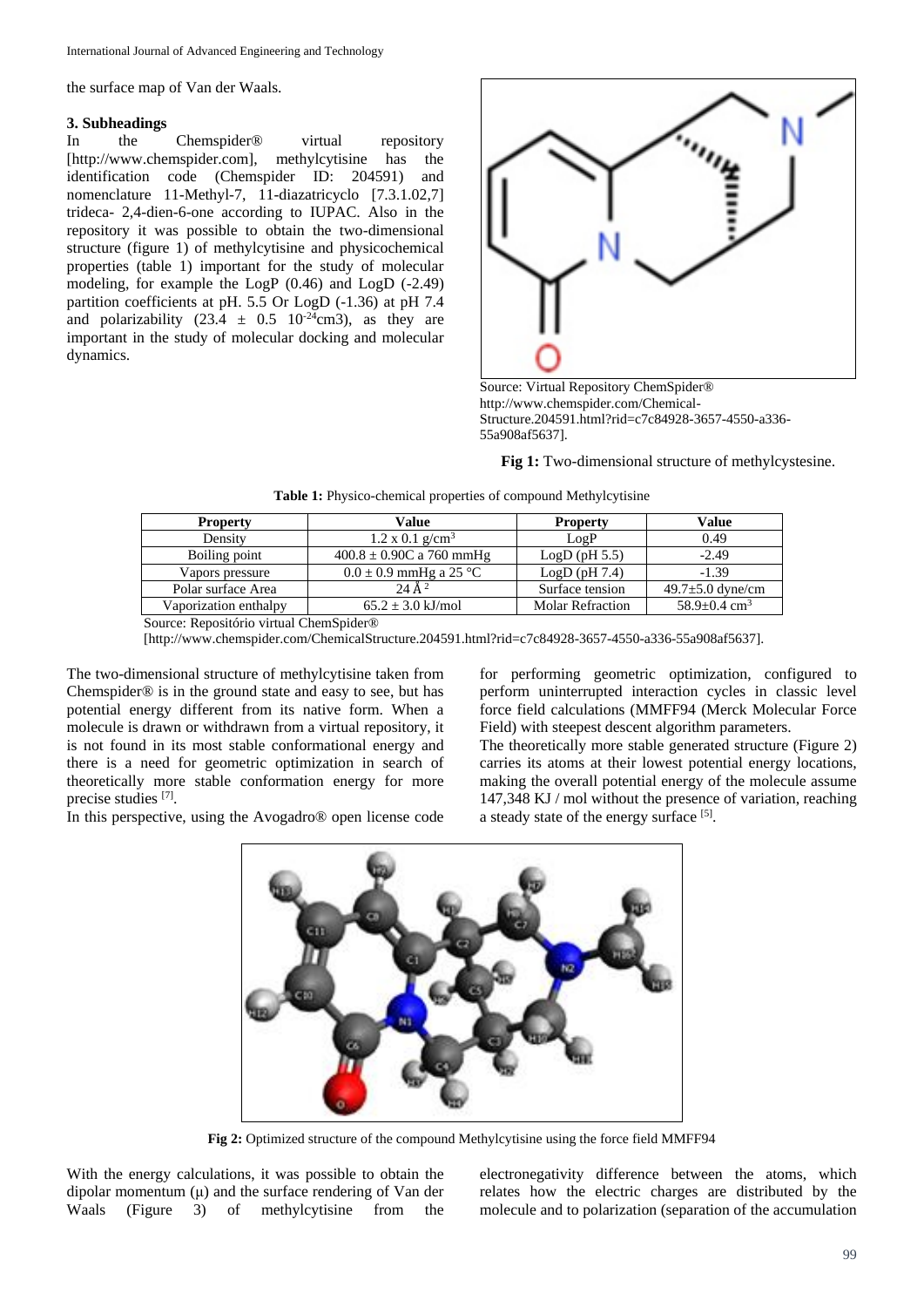between positive and negative charges)  $[13]$ . Structure properties such as melting and boiling points and solubility are directly linked to the dipole moment  $(\mu)$  [6]. The alkaloid presented the dipolar moment of 2,193 D, proving to have a polar character.



**Fig 3:** Van der Waals surface of the Methylcytisine.

With methylcytisine, having a theoretically more stable geometry, it is possible to calculate the valences and point charges of each atom. Although the optimized molecule is neutral, we can see from the data (table 2) that there are the presence of point charges, since they are charges from the electrons that are closer or further away from the bond atoms [13] .

**Table 2:** Atomic properties of the compound Methylcytisine obtained after optimization using the field of force classic MMFF94 (Except H)

| Element        | Tipe           | Valence        | Partial charge |
|----------------|----------------|----------------|----------------|
| 01             | O <sub>2</sub> | 1              | $-0,268$       |
| N <sub>2</sub> | Nar            | 3              | $-0.312$       |
| N3             | N <sub>3</sub> | 3              | $-0.304$       |
| C <sub>4</sub> | Car            | 3              | 0,026          |
| C <sub>5</sub> | C <sub>3</sub> | 4              | 0,013          |
| C <sub>6</sub> | C <sub>3</sub> | 4              | $-0.01$        |
| C7             | C <sub>3</sub> | 4              | 0,03           |
| C8             | C <sub>3</sub> | 4              | $-0.038$       |
| C9             | Car            | 3              | 0,251          |
| C10            | C <sub>3</sub> | $\overline{4}$ | 0,007          |
| C11            | Car            | 3              | $-0.042$       |
| C12            | C <sub>3</sub> | 4              | 0,003          |
| C13            | Car            | 3              | 0,003          |
| C14            | Car            | 3              | $-0.055$       |
| C15            | C <sub>3</sub> | 4              | $-0.013$       |

In the final geometry of the methylcytisine alkaloid, the bonds analyzed have predominantly covalent characteristics. We can highlight the connections ((N2 - C7), (N2 - C9), (C2) - C5), (C2 - C7), (C3 - C4), (C3 - C5) and (C3 - C9) because they have rotations and the connections (O - C6) and (C1 - C8) are second order.

During conformational characterization, all bond and torsion angles could be calculated. We can highlight the largest and smallest angles between the bonds, the bonds (O - C6) and (C2 - C5) angled at 124.6180 ° and 106.1053 ° respectively. The largest and smallest torsion angles include the systems  $(C6 - C10 - C11 - H13)$  and  $(H9 - C8 - C11 - C10)$ , which have angles of 179.5047 ° and -179.9590 °, respectively.

### **4. Conclusions**

The molecular structure of the methylcytisine alkaloid was geometrically optimized by classic force field calculations

MMFF94 (Merck Molecular Force Field) using the free code Avogadro® configured with Steepest Descent algorithm reaching the lowest potential energy level (147,348 KJ / mol), obtaining the theoretically more stable conformation and close to its native form.

After optimization, atomic properties were generated, such as point loads, bonding angles and torsion. Dipole moment data (2,193 D) was also generated which indicates the polarity of the compound and the surface of Van der Waals.

The data generated in this work constitute an initial step that will serve as a database for future studies of semi-empirical molecular modeling and molecular docking, aiming to optimize the alkaloid to analyze its potential.

# **5. Acknowledgments**

I thank this work to my colleagues from the Grupo de Química Teórica e Eletroquímica (GQTE) and the Coordenação de Aperfeiçoamento de Pessoal de Nível Superior (CAPES) for their financial support.

# **6. References**

- 1. Rhyzopertha F, Say A. Principais Pragas e Métodos de Controle em Sementes durante o Armazenamento. 2009; 19:21-28.
- 2. Júnior CV. Terpenos Com Atividade Inseticida: Uma Alternativa Para O Controle Químico De Insetos. *Quim Nova*. 2003; 26(3):390-400.
- 3. Cavalcante GM, Moreira AFC, Vasconcelos SD. Potencialidade inseticida de extratos aquosos de essências florestais sobre mosca-branca. *Pesqui Agropecu Bras*. 2006; 41(1):9-14.
- 4. Haginiwa J. A NEW ALKALOID group (broad band at 1650-1660 cm-') but there were no bands due to hydroxy or amine. 1973; 13(1965).
- 5. Barreiro EJ, Rodrigues CR, Albuquerque MG, Sant'Anna CMR de, Alencastro RB de. Modelagem Molecular: Uma Ferramenta para o Planejamento Racional de Fármacos em Química Medicinal. *Quim Nova*. 1997; 20(3):300-310. doi:10.1590/s0100- 40421997000300011
- 6. Lopes D, Oliveira S De, Marinho MM, Marinho ES. Characterization in Silic of Anti-Epiletic Drug (2S) -2- [(4R)-2- Oxo-4-propylpyrrolidin-1-yl Butanamide. Int J Recent Res Rev. 2018; 11(4):5-12.
- 7. Estácio SP, Marinho MM, Marinho ES. Use of Classic Force Field Mmff94 for Conformational Characterization of Antihypertensive Drug Sacubitril. 2018; (4):13-19.
- 8. Paes Da Silva L, Marinho EM, Marinho MM. In Silico Study of Antidepressant Drug Vortioxetine: A Description of their Physical Chemistry Properties using Classical Mo- lecular Mechanics Methods MMFF94. *Int J Recent Res Rev*, 2018.
- 9. Sant'Anna CMR. Molecular modeling methods in the study and design of bioactive compounds: An introduction. *Rev Virtual Química*. 2009; 1(1). doi:10.5935/1984-6835.20090007
- 10. Halgren T a. Merck Molecular Force Field. *J Comput Chem*. 1996; 17(5-6):490-519. doi:10.1002/(SICI)1096- 987X(199604)17:5/6<520::AID-JCC2>3.0.CO;2-W
- 11. Hanwell MD, Curtis DE, Lonie DC, Vandermeerschd T, Zurek E, Hutchison GR. *et al.* Avogadro An advanced semantic chemical editor, visualization, and analysis platform. *J Cheminform*. 2012.